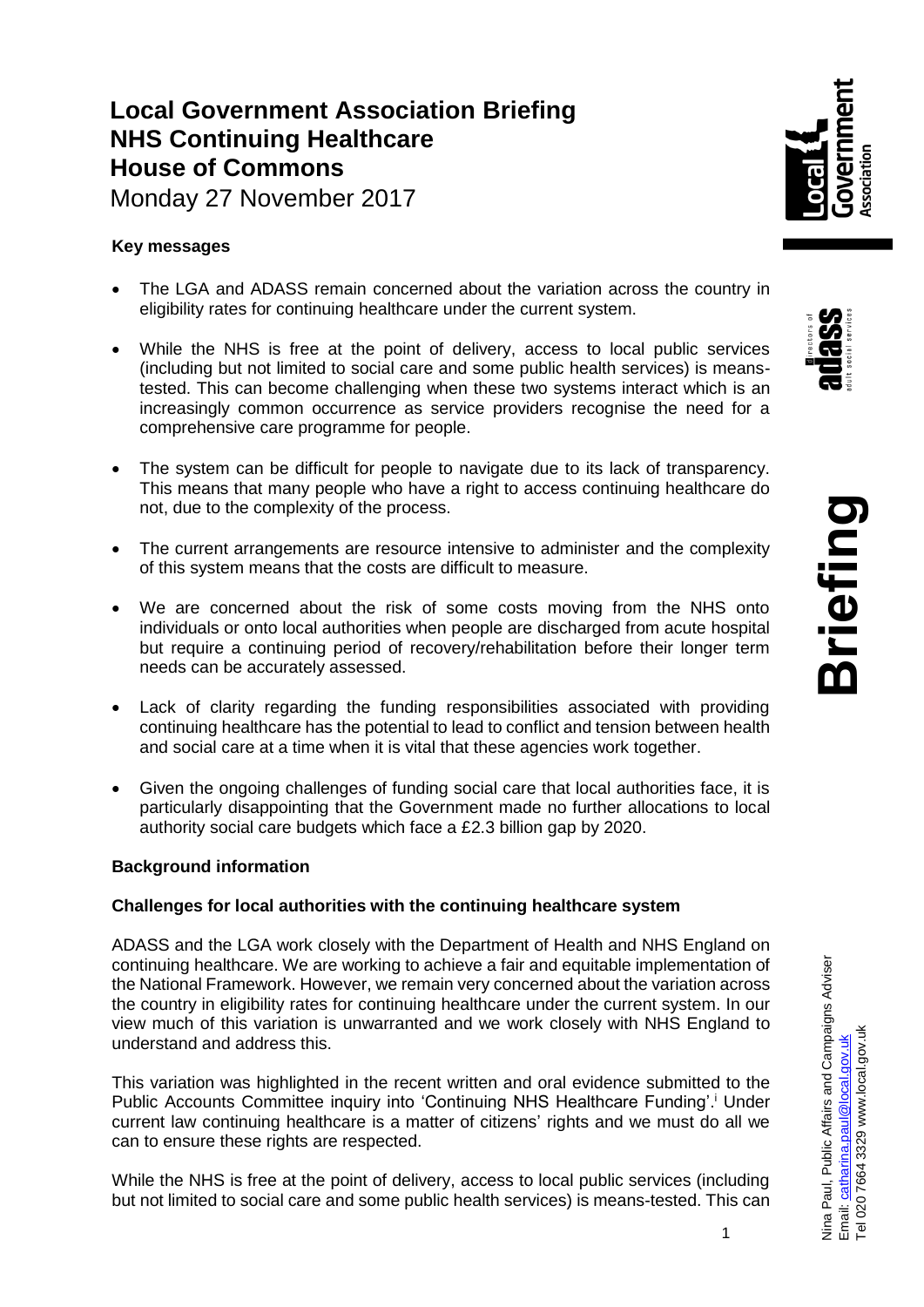become challenging when these two systems interact; an increasingly common occurrence as service providers recognise the need for a comprehensive care programme for people. The system can be difficult for people to navigate due to its lack of transparency. This means that many people who have a right to access continuing healthcare do not, due to the complexity of the process.

The current arrangements on this interface are resource intensive to administer, tying up nurses, doctors and social care practitioners in processes which are necessarily lengthy and detailed in order to fully and fairly assess whether individuals are eligible for continuing healthcare. The costs involved in running the process, including the appeals mechanisms, are hard to measure but are considerable.

We are aware of the huge pressures on the NHS at the moment and the strong emphasis on swift and timely hospital discharge. We fully acknowledge the importance of assessing the longer-term needs of individuals at the right time and in the right place (usually in someone's own home). However, we are concerned about the risk of some costs moving from the NHS onto individuals or onto local authorities when people are discharged from acute hospital but require a continuing period of recovery/rehabilitation before their longer term needs can be accurately assessed.

Continuing healthcare is a 'whole system' issue which fundamentally relies on both strategic and operational collaboration between health and social care agencies. Lack of clarity regarding the funding responsibilities associated with providing continuing healthcare has the potential lead to conflict and tension between health and social care at a time when it is vital that these agencies work together.

#### **The role of local government in providing adult social care**

The commissioning and provision of adult social care is a vital council service that can transform people's lives. It is a vital public service that supports working age disabled adults and older people as well as promoting their wellbeing and independence. Despite major funding pressures, councils have worked hard to preserve adult social care outcomes:

- In 2015-16, 85.4 per cent of service users in England reported that the services they received helped make them feel safe and secure. This is a statistically significant increase compared to the 84.5 per cent reported in 2014-15.
- The proportion of people who use services who say they have control over their daily lives has remained stable (76.6 per cent in 2015/16 compared to 77.3 per cent in 2014/15).
- Overall satisfaction of people who use services has remained stable (64.4 per cent in 2015/16 compared to 64.7 per cent in 2014/15).<sup>ii</sup>

Adult social care is framed in legal terms by the 2014 Care Act, a landmark piece of legislation that brings together numerous separate laws and policies into a single, modern statute. At the heart of the legislation is a duty on councils to promote people's wellbeing, which is purposefully defined in broad terms. Included in the definition (alongside more 'typical' defining features, such as personal dignity and protection from abuse and neglect) is 'the individual's contribution to society' and 'domestic, family and personal relationships'.

#### **Funding adult social care**

It is impossible to consider the state of funding for adult social care without first considering the state of local government funding overall. The LGA estimates that English councils will have managed reductions to their core funding from central government totalling £16 billion between 2010 and 2020. To put that into perspective,